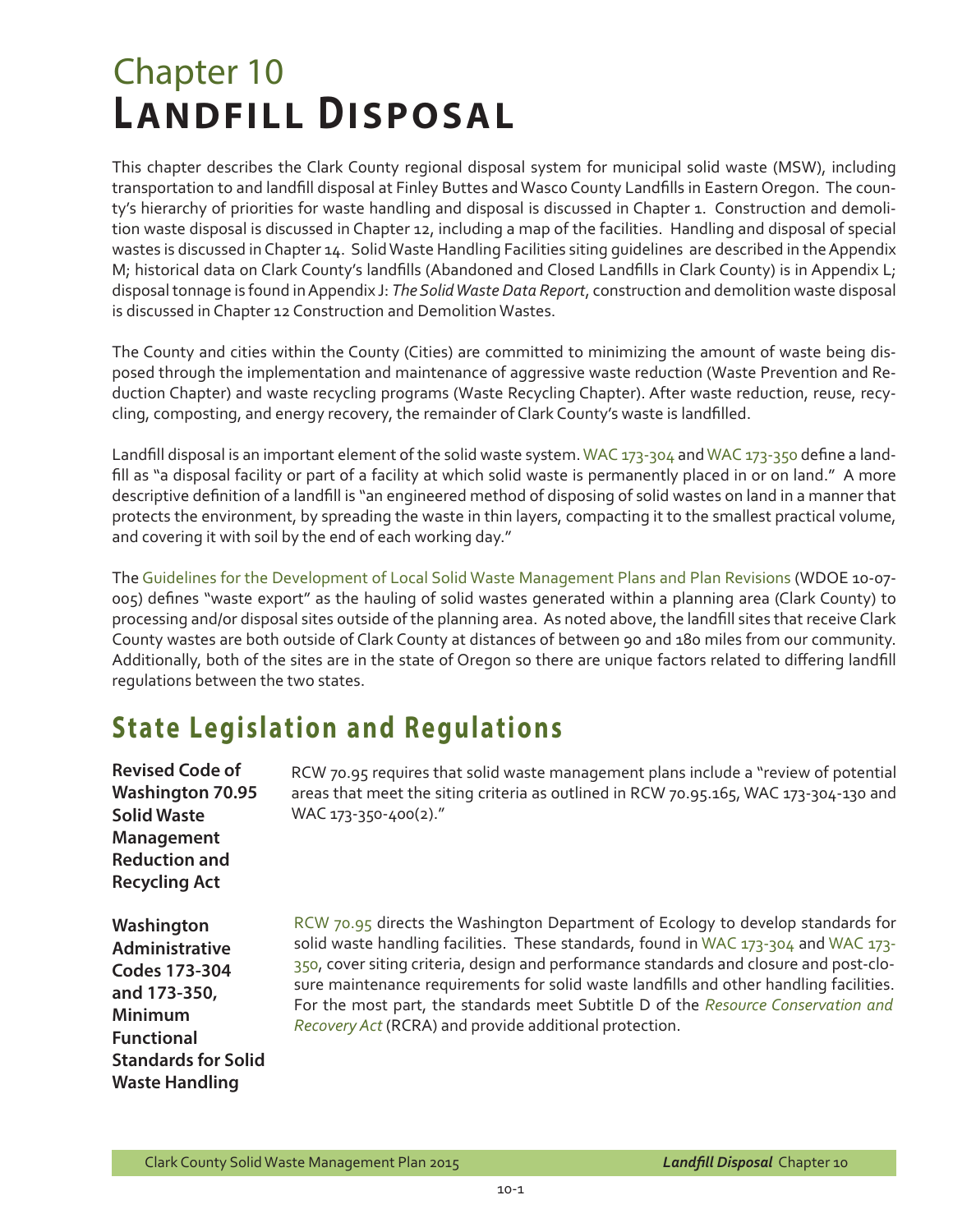**Oregon Revised Statute 459.055, Solid Waste Control** 

Chapter 459.055, *[Landfills in Farm Use Area](http://www.leg.state.or.us/ors/459.html)*; Waste Reduction Programs requires out-ofstate local governments to implement waste reduction and recycling programs that are at least as effective as programs in similar Oregon jurisdictions, before exporting wastes into Oregon for landfill disposal.

**Oregon Administrative Rule 340- 93-97, Solid Waste Management in General** 

Oregon Administration Rule (OAR) 340-93-97 establishes permitting, closure, financial assurance and engineering requirements for landfills, incinerators, composting facilities, sludge land application sites and solid waste transfer stations. The standards are enforced by the Oregon DEQ.

## **Assessment of Conditions**

This section describes Clark County's current MSW landfill disposal system. This system includes the transporting of MSW from the County's largest transfer stations [Central Transfer and Recycling Center (CTR) and West Vancouver Materials Recovery Center (West Van)] primarily through barging to the landfill at Finley Buttes, for disposal. The Washougal Transfer Station (WTS) is located in the Port of Camas/Washougal; MSW from WTS is transported by truck to the Wasco County Landfill. Since the MSW from all transfer stations is disposed in Oregon, ORS 459.055 (waste reduction and recycling) and OAR 340-93-97 (landfill standards) apply to the County. The State of Oregon, under ORS 459.055, requires local governments outside of Oregon who transport waste to Oregon landfills to implement waste reduction and recycling programs which must be at least as effective as Oregon programs in similar jurisdictions. The local governments must apply to the Oregon DEQ and be accepted before wastes can be exported to Oregon.

#### **Waste Transport for Disposal**

Clark County and the City of Vancouver have an ongoing contract with Columbia Resource Company (CRC) to receive and process MSW and to transport and dispose of non-recycled MSW generated in Clark County. The initial term of the contract was for 20 years ending on December 31, 2011. Clark County and the City of Vancouver had the option of extending the contract for up to two 5-year extensions. Waste Connections, Inc. purchased CRC and the Finley Buttes Landfill, as well as an additional landfill in Wasco County, Oregon, in 1999. Since then, CRC, Finley Buttes and Wasco County Landfill have been wholly owned subsidiaries of Waste Connections, Inc. Clark County and the City of Vancouver opted to exercise a five-year extension to the original contract, extending the term to December 31, 2016. The second 5-year extension takes the contract through December 31, 2021. The waste transfer and materials recovery elements of the CRC contracts are described in Chapter 8.

Some other MSW practices are known to exist in Clark County, including the following:

- Woodland area wastes are collected by Waste Control (the WUTC-certificated collection company for that area) and transported to the Cowlitz County Landfill.
- Some self-haul wastes generated in the eastern, northern and southern portions of the County are transported into Skamania County, Cowlitz Counties, and the Portland, Oregon area, respectively.
- Some amount of commercially generated waste and waste from franchised and/ or WUTC certificated haulers in portions of Skamania County, Cowlitz County and the Portland metro area is transported to Clark County transfer facilities. This waste is a minor portion of the waste stream received at these facilities.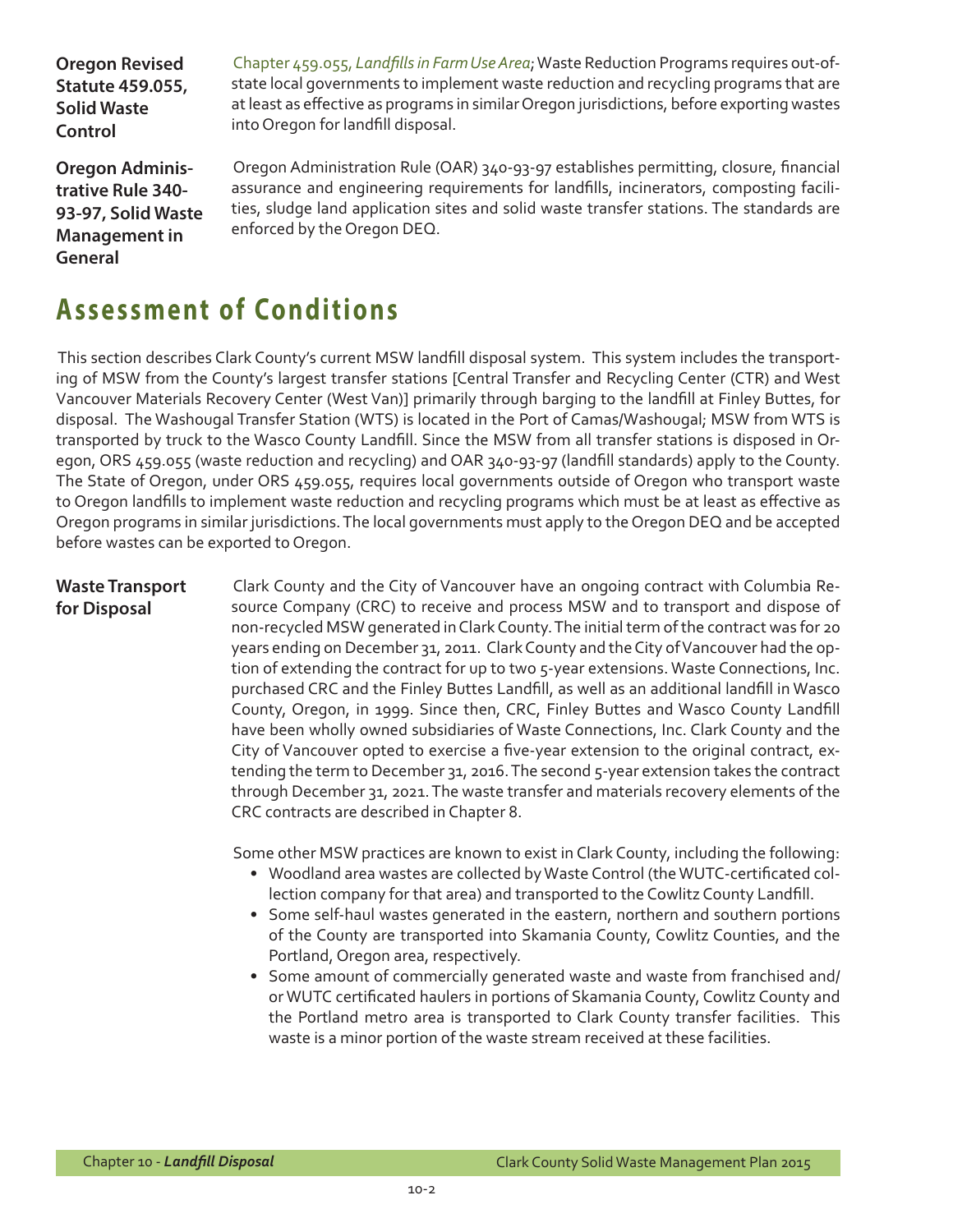#### **Transport System** CRC is responsible, by long-term contract, for the transportation of all "non-recycled" waste from Clark County to Finley Buttes Landfill in Morrow County, Oregon and Wasco County Landfill in Wasco County, Oregon.

Waste collected at the West Van Materials Recovery Center and Central Transfer and Recycling Center are transported consistent with the County's current long-term contract, which requires transport to the Finley Buttes Landfill by barge or by rail, allowing truck transport only if specifically authorized by the County under unusual circumstances or certain economic conditions.

The current process for transporting non-recycled MSW to final disposal at Finley Buttes Landfill is as follows:

- after the MSW is processed at the CTR and the West Van facilities to recover recyclable materials, the remaining non-recyclable MSW is compacted and then sealed into shipping containers;
- the sealed containers are then hauled directly to the Tidewater M-5 barge loading facility where they are placed on barges;
- Tidewater Barge Lines transports the barges 180 miles upriver to the Port of Morrow in Morrow County, Oregon;
- at the port, the sealed containers are unloaded from the barges for later transport by trucks approximately 12 miles to the Finley Buttes Landfill;
- at the landfill, the containers are tipped and the MSW is emptied into the active cell of the landfill;
- empty containers are then returned to the Port of Morrow for barge transport back to Clark County.

Each shipping container has an internal volume of approximately 90 cubic yards, and holds about 30 tons of MSW. The staging yard behind the dock has a storage capacity of approximately 500 containers. Two sizes of barge systems are used for transport: the smaller barges carry up to 36 containers; the larger carry up to 80 containers. Based on the tonnage of non-recycled waste exported to Finley Buttes Landfill, the average number of loaded shipping containers transported upriver and through the Port of Morrow was about 800 containers per month in 2013.



The loading and unloading capacity of the existing crane at the Port of Morrow is approximately 15 containers per hour, or 330 containers per day during a three-shift work day. An excess number of shipping containers are required by the CRC contract to temporarily hold up to six days of waste in the event that waste transport services are interrupted. In addition, during the two weeks each year when the navigation locks on the Columbia River are closed for routine maintenance, or in the event of unanticipated locks closures, containers can be shipped by truck or train.

The CRC contract was amended to include the Wasco County Landfill as the primary disposal facility for waste received at the Washougal Transfer Station. In order to eliminate double-handling, the waste at this site is top-loaded into trucks, tarped, and transported directly to the Wasco County Landfill for disposal, as follows:

*Boardman Port (Tidewater Barge)*

Clark County Solid Waste Management Plan 2015 *Landfill Disposal* Chapter 10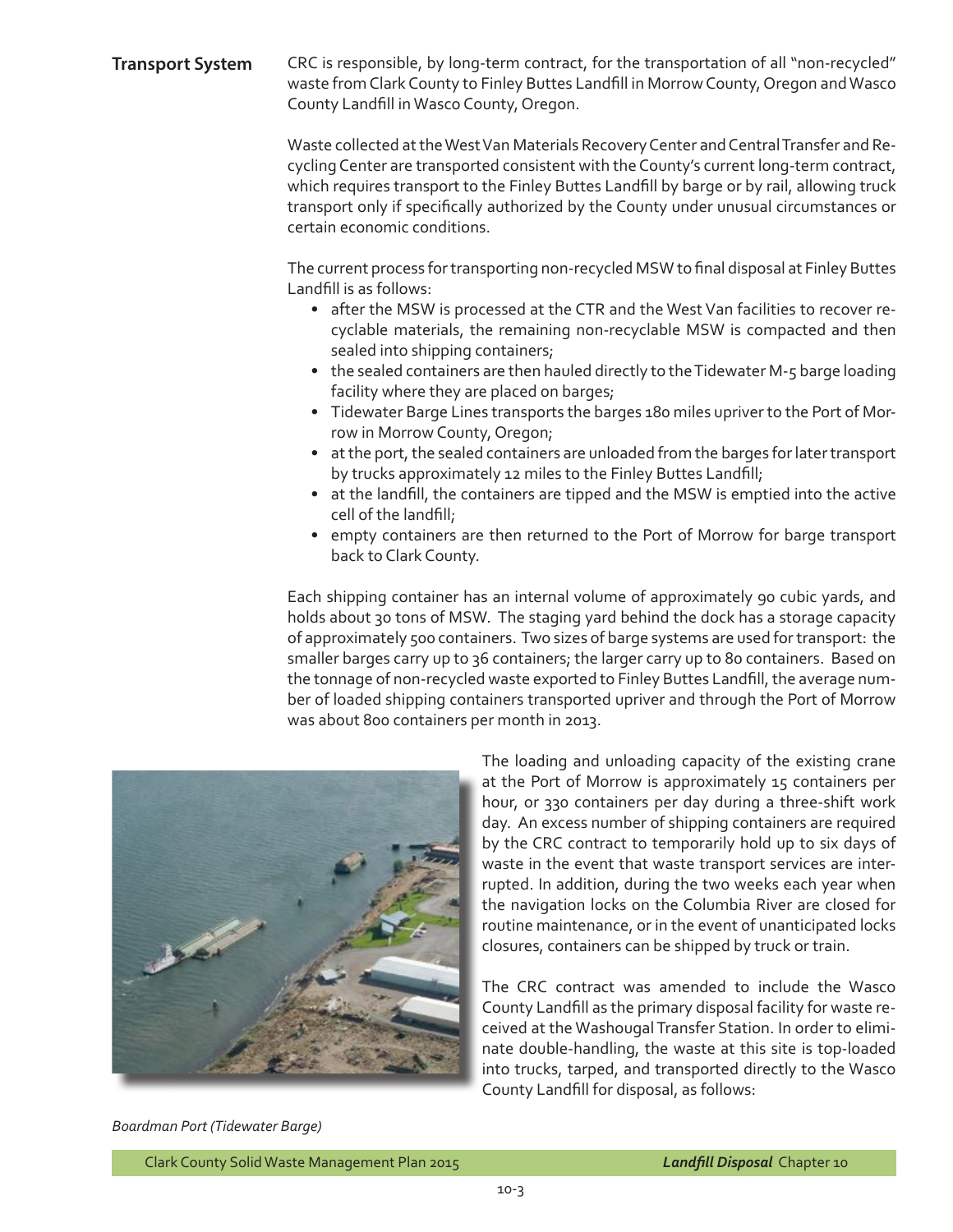- The routing of trucks from the WTS to the Wasco County Landfill goes by State Highway 14 east to the Dalles Bridge, over the bridge to Oregon, and then south on Highway 197 to the Wasco County Landfill.
- The alternate truck route from the WTS to the Wasco County Landfill is by State Highway 14 west to Interstate 205 south to Interstate 84 east to the Dalles and then south on State Highway 197 to the Wasco County Landfill
- At the Wasco County Landfill, the wastes are unloaded directly at the landfill face.

The barging system serves as the alternative transport system for waste from the Washougal Transfer Station to Finley Buttes Landfill. An updated *Contingency and Emergency Plan* included in this Plan's appendices describes designated alternative disposal sites if either Finley Buttes Landfill or Wasco County Landfill ceases operations, either temporarily or permanently.

### **Landfill Disposal Sites**

**Finley Buttes Landfill**

[Finley Buttes Landfill](http://finleybutteslandfill.com/) is located approximately 180 miles east of Clark County in Morrow County, Oregon, at 73221 Bombing Range Road, Boardman, Oregon. The facility is privately owned and operated by Waste Connections, Inc. It is the primary designated disposal site for MSW generated within Clark County. The landfill is designed, constructed and operated to be in compliance with all requirements of the Oregon DEQ and EPA Subtitle D MSW landfill requirements.

Finley Buttes Landfill occupies a permitted 510-acre site. The projected life of the current permitted landfill is 300 years, which exceeds the 20-year period covered by this Plan. The estimated available fill capacity at the site, as currently permitted by the Oregon DEQ, is 131,859,000 tons of MSW. Currently the site receives around 500,000 tons of MSW each year, more than half of which is from Clark County.

The design of the landfill incorporates features to protect groundwater and surface water, prevent soil erosion, provide fire protection, allow ease of access and manage and control landfill gas and leachate. The site is designed to be compatible with the surrounding land use, both during the active life of the landfill and after the landfill closes. Special operating procedures are used to prevent nuisances and threats to human health and the environment by controlling litter, odors, birds and vectors.

Since the end of 2007, the Finley Buttes site has benefited from the development and operation, under contract to Finley BioEnergy, of a combined heat and power (CHP) system that collects and utilizes landfill gas (methane) to power 3 generators that combined produce 4.8 MW of "renewable" electrical power for the grid (enough to power 3,500 homes). In addition, much of the waste heat from the electrical generating plant is utilized by Cascade Specialties (a nearby onion and garlic dehydration plant) reducing their need to purchase natural gas.

Together, this utilization of the landfill gas resulting from Clark County and other communities' wastes disposed at the site results in approximately a 75 percent efficient utilization of the methane's energy value. This compares favorably to systems at other landfills, which typically exhibit only 35% to 45% recovery efficiency when power alone is produced. The gas collection system (a network that includes roughly 3 or 4 total miles of piping) also aids in controlling and greatly reducing methane emissions from the landfill (as required by regulations and the site's permit).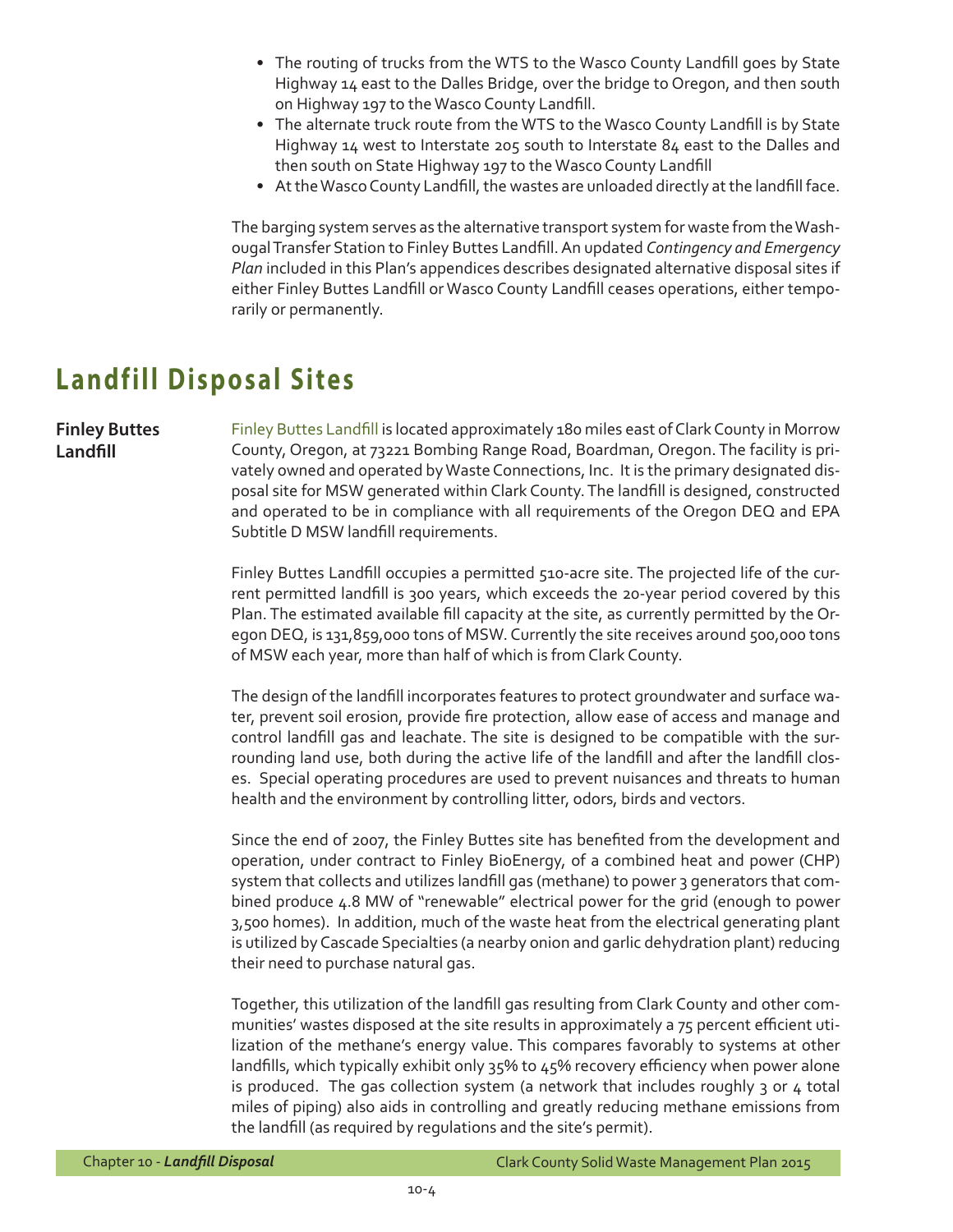Wastes defined and regulated as "hazardous" under Oregon and federal laws are prohibited from being disposed at Finley Buttes. Personnel are trained to recognize and manage hazardous and other prohibited materials. Surveillance by landfill personnel and regulatory agencies, record-keeping and reporting activities and shipping documentation requirements lower the potential for the disposal of hazardous wastes into the landfill. The contract with CRC indemnifies the County against any pollution-related liabilities associated with waste disposal at Finley Buttes Landfill. There is no evidence of significant legal exposure to Clark County from using this site.

**Wasco County Landfill** Wasco County Landfill is a Subtitle D Regional Landfill located about five miles southeast of The Dalles, Oregon near the intersection of Interstate 84 and U.S. Route 197. The landfill site comprises 337 acres, with 213 acres of the site permitted by the Oregon DEQ for active landfilling. The landfill operator estimates that there is approximately 73 years before reaching capacity. The landfill is privately owned and operated by Waste Connections, Inc., is the designated disposal site for MSW from the Washougal Transfer Station, and is a backup facility to the Finley Buttes Landfill.

> The entire active landfill area is lined with a five-foot-thick composite liner system. The liner lies on compacted native soils and consists of an HDPE liner, a geotextile wrapped perforated pipe, drainage sand, a geotextile fabric, two feet of highly impermeable recompacted soil/bentonite, a 60-mil high-density polyethylene membrane, and another layer of geotextile fabric. A one-foot thick soil buffer serves to protect the entire liner system. This multi-layered liner system is designed to collect leachate so that it cannot enter the soil or contaminate groundwater. Leachate is pumped from the leachate collection and removal system and recirculated over the lined portions of the landfill. A network of groundwater monitoring wells surrounds the landfill. These wells are sampled semi-annually and the results are reported to Oregon DEQ.

> The landfill has implemented waste screening procedures to exclude prohibited waste and manage acceptable wastes. Scale attendants visually inspect incoming loads to look for any hazardous or unacceptable materials. The field supervisor and equipment operators inspect each load as it is discharged and compacted into the landfill. Randomly selected waste loads are to be emptied in a separate area and thoroughly screened. Special wastes are subject to additional evaluation and approval, with periodic laboratory testing. The County long-term contract indemnifies the county against any pollution-related liabilities associated with the waste disposed at the Wasco County Landfill. There is no evidence of significant legal exposure to Clark County from using this site.

### **Disposal Sites in Clark County**

Appendix L summarizes the known historic landfill/dumping sites in Clark County. The listing order of the sites in the table is not based on their relative liability or contamination.

**Rufener Landfill (a.k.a. Boise Cascade Landfill, Portside Landfill, Fruit Valley Landfill)**

The limited-purpose Rufener Landfill on NW Lower River Road in Vancouver was owned by Boise Cascade, and received clarifier solids from the Boise Cascade paper-making plant until April of 1996. The site is decommissioned and will be put back to productive industrial use.